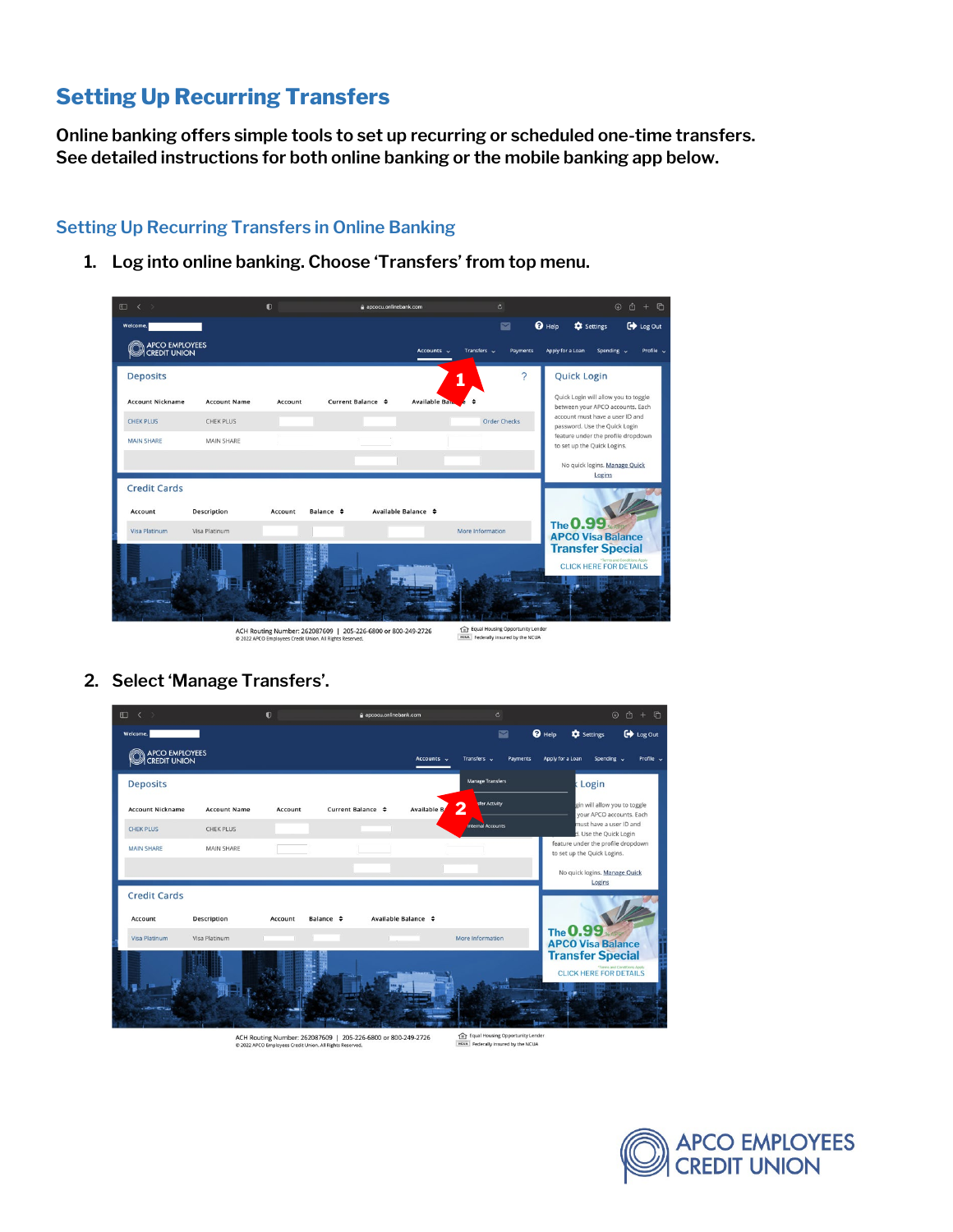- **3. In the 'From Account' drop down menu, choose your account where the transfer will come from and in the 'To Account' drop down menu, choose the account where you'll be sending the transfer.**
- **4. Populate the 'Amount' field with the recurring transfer amount.**
- **5. In the 'Scheduling Option' drop down menu, choose the 'Recurring' option, and additional fields will be shown. Fill in the 'Transfer Date' for the first desired transfer date and select how frequently you want the transfer to occur in the 'Frequency' field.**



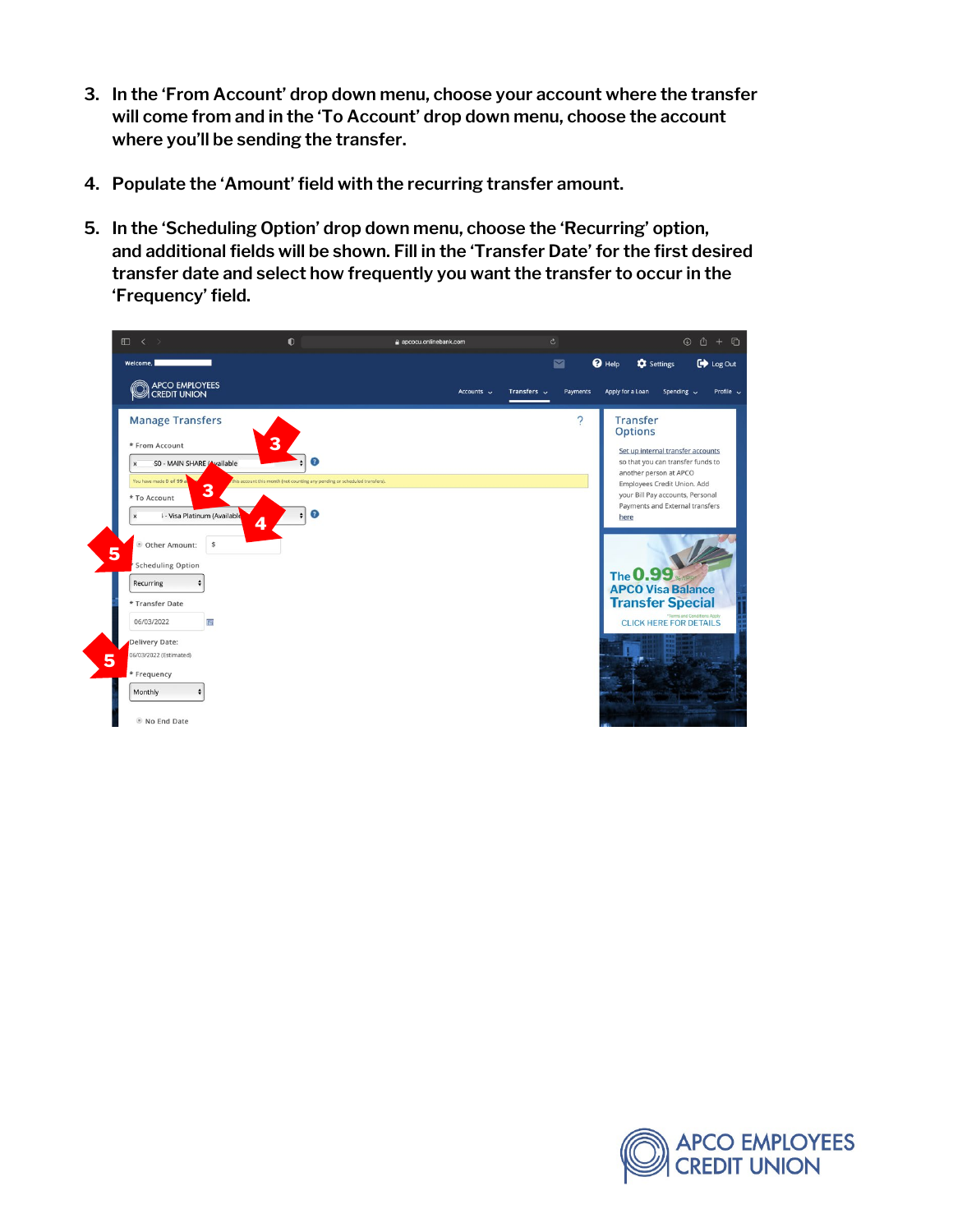- **6. Next, select whether you want no end date, a specific end date or a specific number of transfers to finalize your transfer scheduling.**
- **7. Add details in the 'Description' field to identify the transfer.**
- **8. If you would like, set up alerts for each time the transfer is completed by checking the box next to 'Send an alert when the transfer is executed.'**

| □ く >                                            | $\bullet$                                                                                                                | a apcocu.onlinebank.com | $\mathbf{c}$                                                           | $\odot$ $0 + \odot$            |
|--------------------------------------------------|--------------------------------------------------------------------------------------------------------------------------|-------------------------|------------------------------------------------------------------------|--------------------------------|
|                                                  |                                                                                                                          |                         |                                                                        | <b>SHARA BERKININ INSTANCE</b> |
| Delivery Date:<br>06/03/2022 (Estimated)         |                                                                                                                          |                         |                                                                        |                                |
|                                                  |                                                                                                                          |                         |                                                                        |                                |
| * Frequency                                      |                                                                                                                          |                         |                                                                        |                                |
| Monthly                                          |                                                                                                                          |                         |                                                                        |                                |
| 6<br><sup>®</sup> No End Date                    |                                                                                                                          |                         |                                                                        |                                |
| End By:<br>MM/DD/YYYY<br>而                       |                                                                                                                          |                         |                                                                        |                                |
| Number of Transfers:                             | =                                                                                                                        |                         |                                                                        |                                |
| Description                                      |                                                                                                                          |                         |                                                                        |                                |
| Loan Payment                                     | $\circ$                                                                                                                  |                         |                                                                        |                                |
| Send an alert when the transfer is               | 8<br>xecuted                                                                                                             |                         |                                                                        |                                |
| 9<br>Continue<br>Cancel                          |                                                                                                                          |                         |                                                                        |                                |
|                                                  |                                                                                                                          |                         |                                                                        |                                |
|                                                  |                                                                                                                          |                         |                                                                        |                                |
| <b>Scheduled Transfers</b>                       |                                                                                                                          |                         | $\overline{\phantom{a}}$                                               |                                |
| <b>From Account</b><br><b>To Account</b><br>Type | Amount ≑ Next Transfer ▼                                                                                                 | Deliver By ≑            | Schedule                                                               |                                |
|                                                  | No Scheduled Transfers                                                                                                   |                         |                                                                        |                                |
|                                                  |                                                                                                                          |                         |                                                                        |                                |
|                                                  | ACH Routing Number: 262087609   205-226-6800 or 800-249-2726<br>@ 2022 APCO Employees Credit Union. All Rights Reserved. |                         | Equal Housing Opportunity Lender<br>NOVA Federally insured by the NCUA |                                |

**9. Click the 'Continue' button.**

**10. You will see a summary of the transfer and will need to click 'Confirm' button to complete transfer set up.**

**To view transfer activity and scheduled transfers once set up, click the 'Transfers' menu and choose 'Transfer Activity'.**

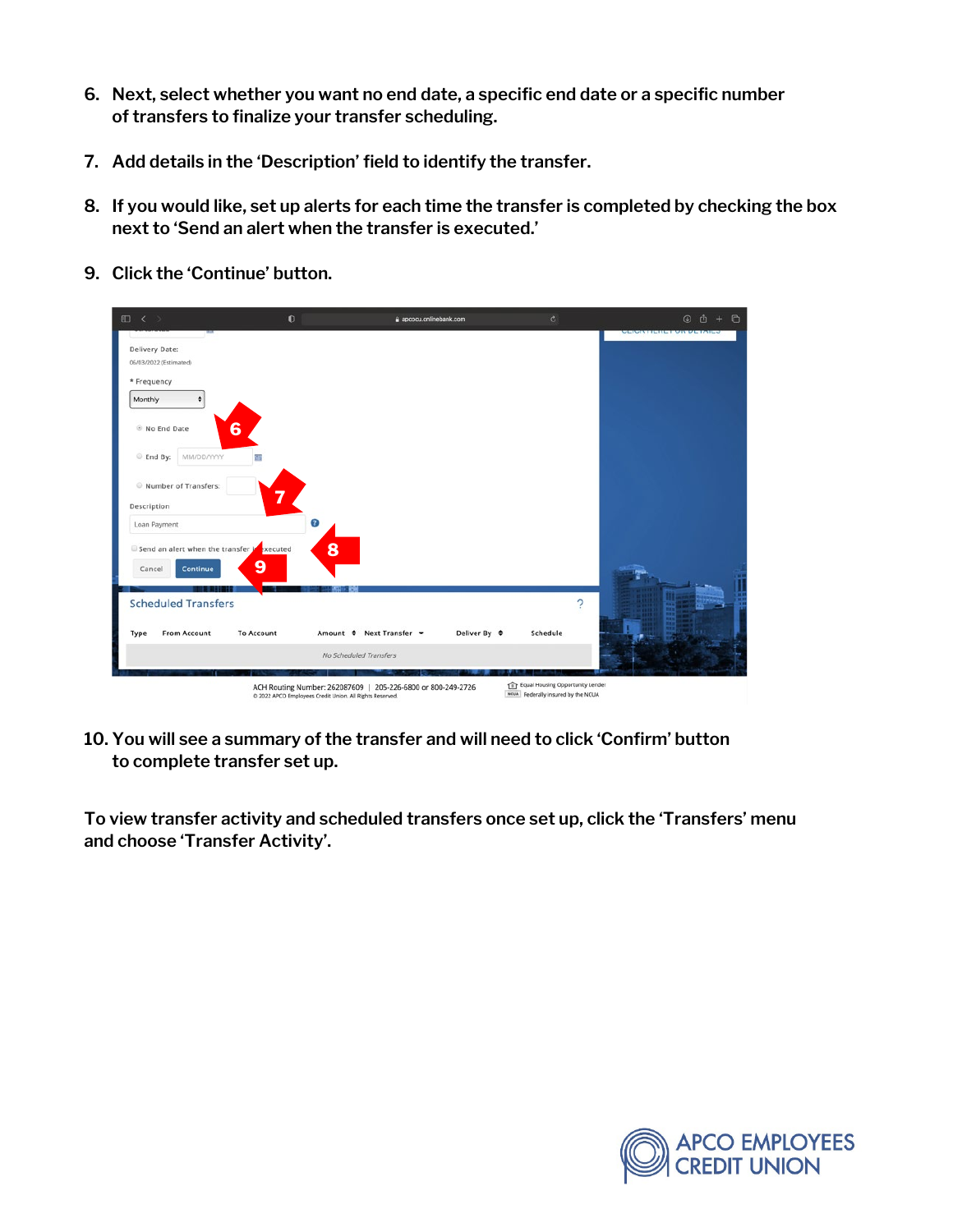## **Setting Up Recurring Transfers in the Mobile Banking App**

**1. Log into your mobile banking app and either simply click the 'Transfers' icon at bottom, or choose "Transfers' from top right menu and then select 'Make a Transfer'.**

| <b>APCO EMPLOYEES</b><br><b>REDIT UNION</b>                                                                             |         |
|-------------------------------------------------------------------------------------------------------------------------|---------|
| 1<br>The <b>0.99</b> % APR*<br>APCO Visa Balance Transfer Special<br>CLICK HERE FOR DETAILS *Terms and Conditions Apply |         |
| <b>Checking Accounts</b>                                                                                                |         |
| <b>CHEK PLUS x1</b><br>Available Balance<br><b>Current Balance</b>                                                      |         |
| <b>Savings Accounts</b>                                                                                                 |         |
| <b>MAIN SHARE x</b><br>Available Balance<br><b>Current Balance</b>                                                      |         |
| <b>Loan Accounts</b>                                                                                                    |         |
| <b>VISA PLATINUM xi</b><br>Balance                                                                                      |         |
| io :<br>$\Omega$<br>Payments<br>Accounts<br><b>Deposits</b>                                                             | Profile |

- **2. In the 'From Account' drop down menu, choose your account where the transfer will come from and in the 'To Account' drop down menu, choose the loan account where you'll be sending the transfer.**
- **3. Populate the 'Amount' field with the recurring transfer amount.**
- **4. In the 'Scheduling Option' drop down menu, choose the 'Recurring' option, and additional fields will be shown.**